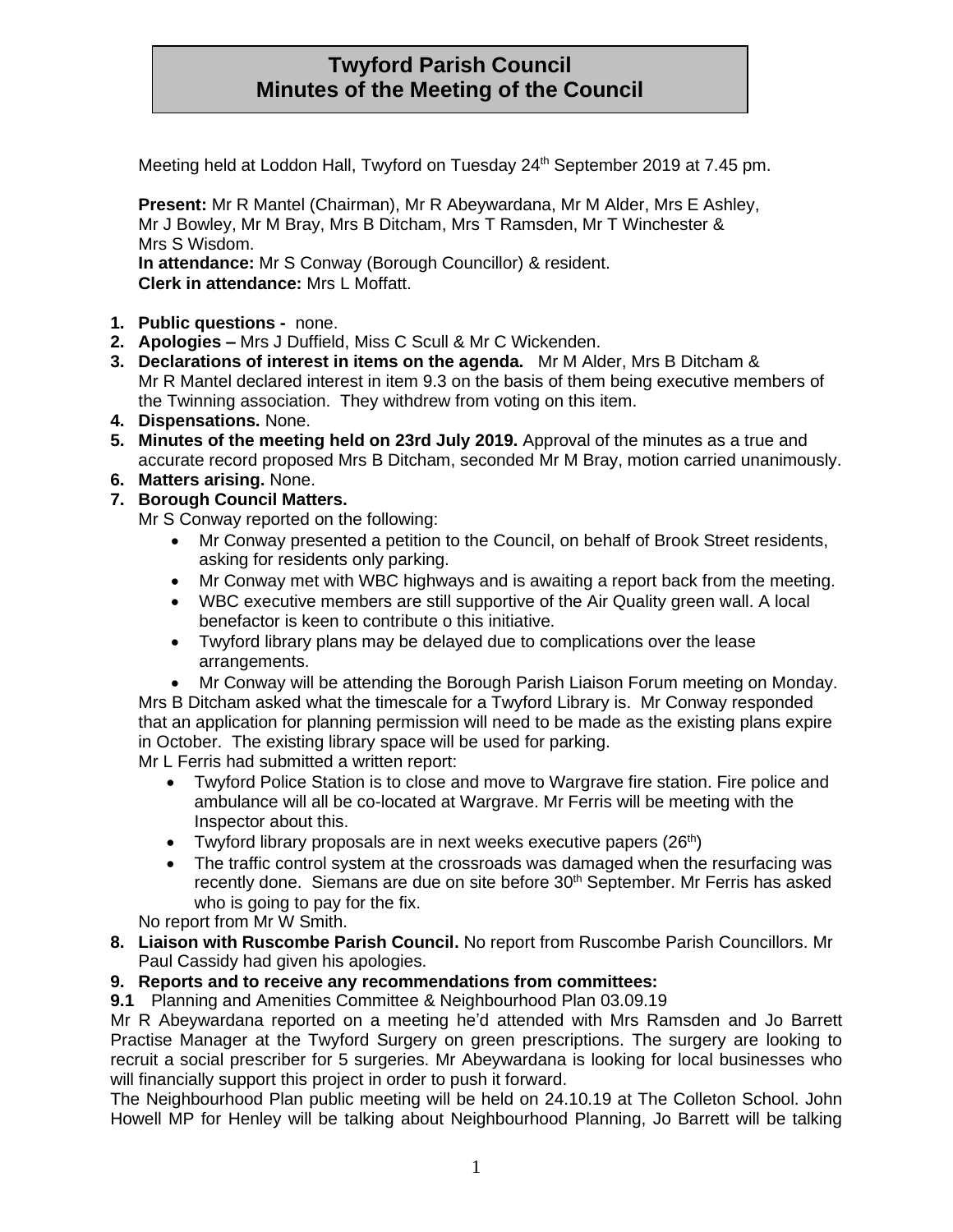about the joining together of the 5 surgeries, data and findings of the NP questionnaires will be reported and results of the WBC station questionnaire.

Mrs B Ditcham highlighted items 14.2 & 14.3 from the minutes.

**9.2** Parish Lands Committee 10.09.19 Mr M Bray reported on the meeting minutes.

The committee **RECOMMEND to full Council** to approve a quote to remove the Burial Ground conifer trees - £400. Motion carried unanimously.

The committee **RECOMMEND to full Council** to approve a quote to create a layed hedge at the lower part of the millennium garden - £750. Motion carried unanimously.

The committee **RECOMMEND to full Council** to approve a quote to plant a hedge along the left hand side of the millennium garden - £200. Motion carried unanimously.

The committee **RECOMMEND to full Council** to approve a quote for a tree risk assessment – quote from tree surveyor - £960. Motion carried unanimously.

The committee **RECOMMEND to full Council** to approve a quote for a skip for the sports club use - £359. Motion carried unanimously.

Mr M Alder suggested that in view of the flooding that occurred in the football shed when the hose was used the committee should consider having an external locked hose attachment. Agreed to add this to the Parish Lands agenda.

**9.3** Finance and General Purposes Committee 17.09.19

Budget and capital statement to 30.06.19 – circulated and noted.

The committee **RECOMMEND to full Council** to approve Assistant Clerk overtime 21.5 hours costing £214.14. Motion carried unanimously.

The committee **RECOMMEND to full Council** to create separate TRELLO boards for each committee. Motion carried unanimously.

The committee **RECOMMEND to full Council** to approve a grant of £50 to the Wokingham Veteran Tree Association. Motion carried unanimously.

The committee **RECOMMEND to full Council** to approve a grant of up to £500 to underwrite the Twyford Twinning Association concert. Motion carried unanimously.

**9.4** Fete Committee 24.09.19 Mr M Bray reported on the fete meeting which had been held earlier on in the evening. Mr M Bray had been elected Chairman and Mr M Alder Vice Chairman. He gave a vote of thanks to the Clerk and Assistant Clerk and to Mr M Boniface and Mr D Fergusson for their contributions.

## **10. Other representatives reports**

**10.1** Meet your councillor session 14.09.19 – carried forward (CW).

**11. Clerk's report** – a reminder of Councillor training dates – 15<sup>th</sup> October and 19<sup>th</sup> November for **all councillors,** Clerk & Assistant Clerk.

Agreed for Tom Winchester and Martin Alder to attend the Chairmanship course on Monday 21<sup>st</sup> October (subject to confirmation of availability) and Malcolm Bray, Bridget Ditcham & Roy Mantel to attend on 7<sup>th</sup> November. Mr J Bowley to confirm availability. The cost will be confirmed once numbers have been confirmed. There is a course budget of £255.

The clerk reported that Twyford had been awarded the gold award for Thames and Chiltern in Bloom and the environmental award for the whole area. The Colleton School were awarded the best school award for the area. Woodley achieved silver award and Wokingham silver gilt.

**12. To consider being the lead umbrella organisation for Twyford in Bloom** Mr R Mantel proposed to refer this item to Planning & Amenities committee so that they can report back with a recommendation. Planning and Amenities committee to consider Financial implications, Councillor time and workload implications for the Clerks. Motion seconded by Mrs B Ditcham, carried unanimously.

**13. Items to be discussed at the next meeting** – no items.

**14. Correspondence (circulated to councillors by email):**

14.1 Action for All E-Bulletin [correctlated 26.7.19] - noted.

14.2 Wokingham Borough Libraries Newsletter August 2019 (circulated 01.08.19) – noted.

14.3 NALC Surveys - May 2019 Elections (circulated 01.08.19) – noted.

14.4  $\bullet$  Chief executive's bulletin (circulated 02.08.19) – noted.